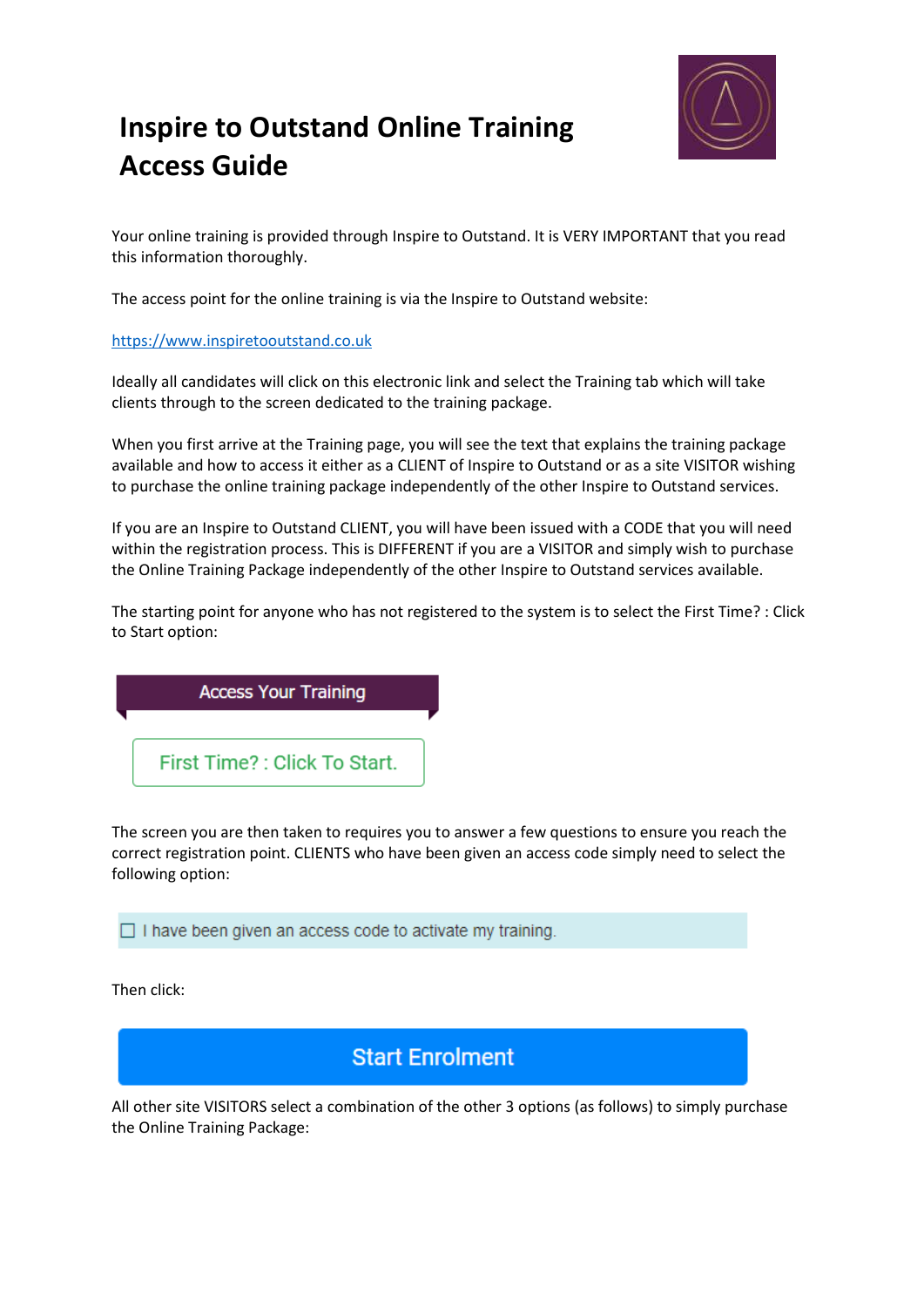## Please Confirm

Please tick any statement below which applies to you.

You can choose more than one option.

□ I have not enrolled here before.

 $\Box$  I represent a company or trader and want to administer training for our employees.

□ I am a sole trader or am the only Director and Employee of my company.

If, however, you are interested in becoming an Inspire to Outstand CLIENT, please contact:

## [info@inspiretooutstand.co.uk](mailto:info@inspiretooutstand.co.uk)

When enrolling for the first time, you need to enter all your personal details by completing the enrolment pages. Please ensure you spell everything correctly, as these details will be used within the system for other things (such as printing your name on certificates). Please ensure you **make a note of your Username and Password**, as you only need to enrol/register **ONCE** and these details are then used each time you want to access the Inspire to Outstand system to start or continue training modules. Once registered, each time you return, you simply enter your username and password into the following boxes:

Once you have enrolled (or signed back in), you will be taken to your personal dashboard, but if you have any difficulties signing into the system, please refer to the **"Forgotten Password? : Reset It here"** option from the Sign In screen (which will help you to get back into your dashboard).

Once signed in and you have been taken to your personal dashboard, you will see a number of Tabs. All of the modules in the training package will be allocated to your training dashboard and will initially appear on the **"To Do"** tab. Once you have started a course it will move on to the **"In Progress"** tab and then on to the **"Finished"** tab once you have completed it and passed the assessment (where applicable).